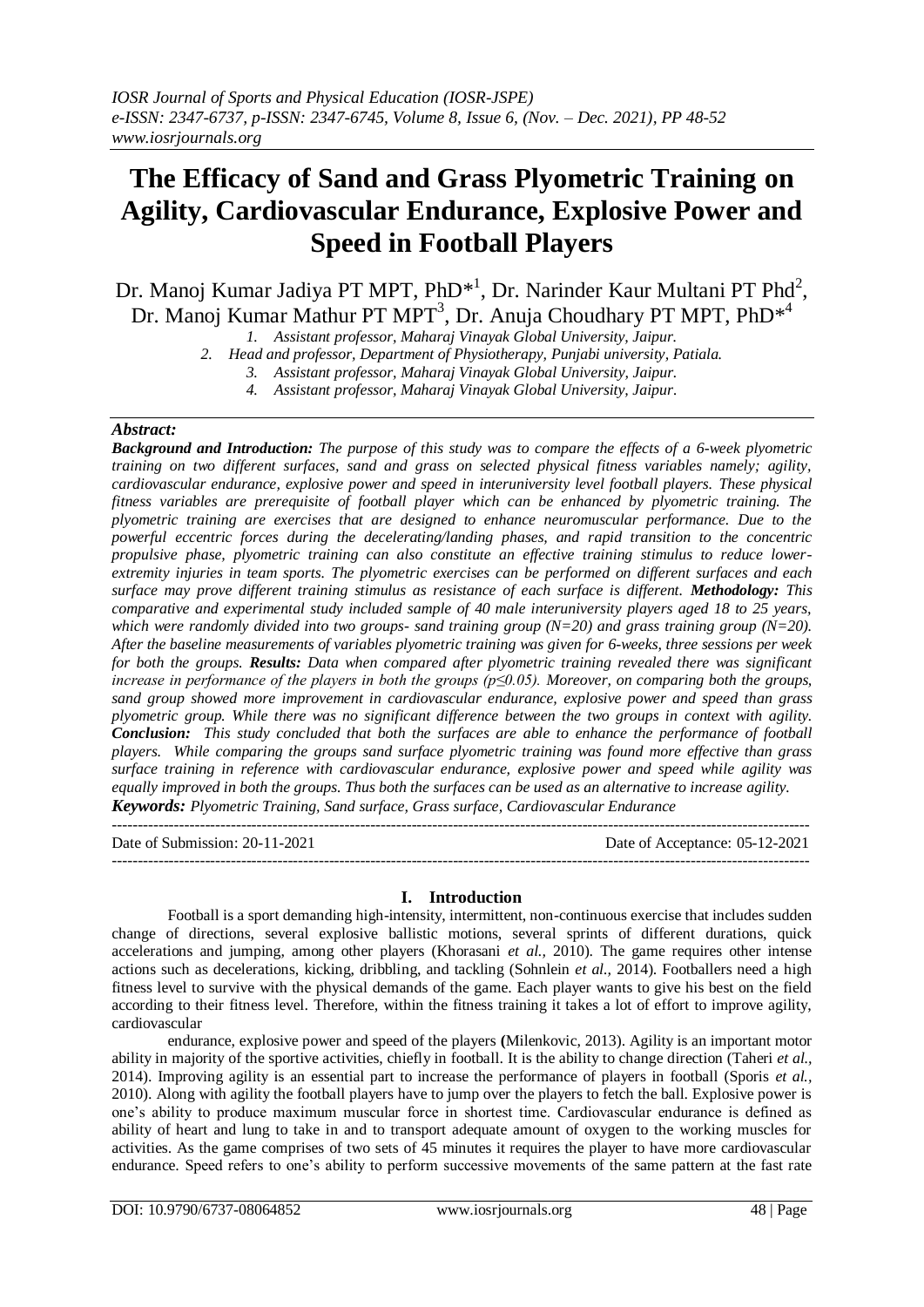(Kansal, 2008). Speed is of great importance in this sport, which comprise direction and acceleration change and leaping.

Now a days, Physiotherapists and trainers use different types of training protocols for strengthening and conditioning of the players to make them more dynamic towards the game. The plyometric is one of the training protocol used by some of the Physiotherapists to improve the performance and efficiency of the players. Plyometric training involves a repeated successions of bouts, each containing a rapid deceleration of the body, followed immediately by a brief amortization phase and rapid acceleration in the opposite direction. This rapid combination of eccentric and concentric muscular activity involves the Stretch-Shortening Cycle, which is a physiological advantage to the muscles (Mirzaei *et al.,* 2014). Plyometric training is commonly performed on firm surfaces (e.g. grass and wood), but a more recent study has shown that drop jumps on sand induce less muscle damage when compared to a firm surface. However, as compared to grass surface training, sand training is a simple, low-impact form of resistance training as it delivers resistance that challenges muscles, aiding to make them faster and more explosive (Kumar 2015).

The impairment in any one of physical fitness variables may reflect to decrease the performance of the player and also makes the player more susceptible to injury. Many studies have been done on plyometric in different surfaces including sand and grass. Some literatures are in favor of grass surface training and proves positive effect in increasing athlete performance while on the other side some literatures prove sand surface superior as it gives more resistance. So there was need to investigate and compare the effect of sand and grass surfaces plyometric training in addition to their effect on agility, cardiovascular endurance, explosive power and speed in football player. Hence the present study was conducted to address the physical fitness variables through plyometric training on two different training surfaces, sand and grass with the view to help football players achieve good performance during the game.

## **II. Material and methods**

The study was experimental and comparative in nature in which 40 male interuniversity football players (aged 18-25) of Punjabi University were included. They were equally divided into two groups: Grass plyometric group (n=20) and Sand plyometric group (n=20). The Mean Age, Weight, Height and BMI for sand group was  $19.2 \pm 1.70$ ,  $71.19 \pm 3.21$ ,  $1.73 \pm 0.04$ ,  $23.81 \pm 0.73$  and for grass group was  $20.35 \pm 2.00$ ,  $70.16 \pm 4.25$ , 1.73 ±0.04, 23.45±0.56, respectively. Figure 1 presents the demographic characteristics of interventional groups.



**Figure 1:** Demographic features of Interventional Groups

# **III. Tools for Data Collection**

- 1. Dodging Run test For assessing agility of football players.
- 2. Queens College step test- For assessing cardiovascular endurance of the players.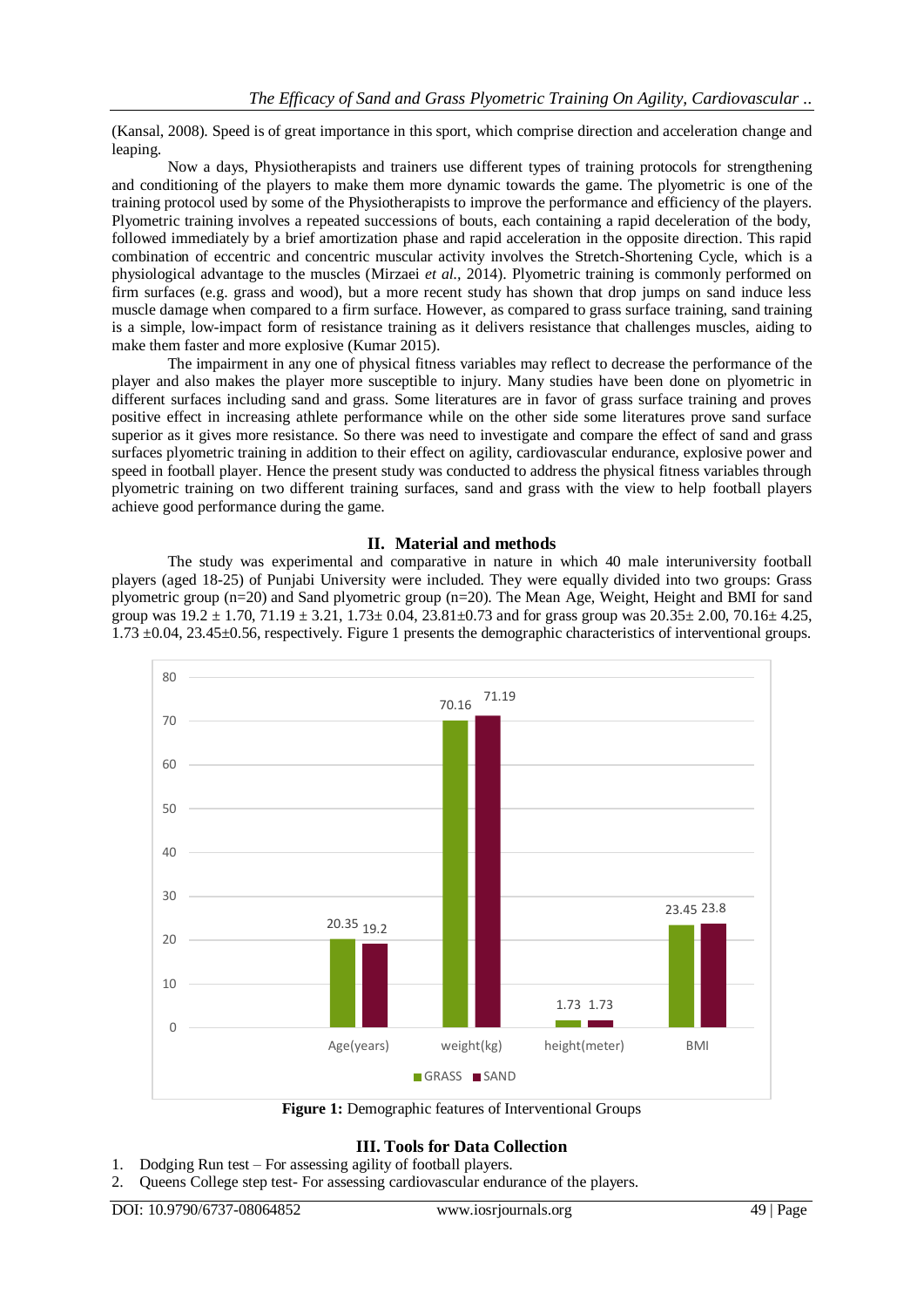- 3. Vertical Jump test- For assessing explosive power of lower limbs.
- 4. 50-meter Sprint test- For assessing speed of football players.

After taking pre-training data from subjects of both the groups, they were given sand and grass plyometric training protocol for 3 sessions per week for 6 weeks. Post training data was obtained from all the subjects after completion of 18 sessions of plyometric training protocol. The protocol consisted of Side to side ankle hops, Standing jump and reach, Front cone hops, standing long jump, Lateral jump over barrier, Double leg hops, Diagonal cone hops, standing long jump with lateral sprint, Single leg bounding, Lateral jump single leg, Hexagon drill, Cone hops with change of direction sprint (Sozbir, 2016).

# **IV. Results**

The data was analysed with the help of Microsoft excel software. Paired t test was used to find the comparison of sand and grass plyometric groups for agility, cardiovascular endurance, explosive power and speed at Significance level ≤0.05.

Table 1 presents comparison of mean score of Pre Training and Post Training observations of physical fitness variables in Sand Plyometric Group. t value suggests that there is statistically significant improvement in Agility  $(t=4.64)$ , Cardiovascular Endurance  $(t=4.60)$  Explosive Power  $(t=6.21)$  and Speed  $(t=4.69)$  of football players.

| Parameter                       | Phase<br>Sand Plyometric Group |                   | t value |  |
|---------------------------------|--------------------------------|-------------------|---------|--|
|                                 |                                | Mean $\pm$ SD     |         |  |
| Agility (seconds)               | Pre                            | $16.95 \pm 0.84$  | $4.64*$ |  |
|                                 | Post                           | $16.49 \pm 0.70$  |         |  |
| Cardiovascular Endurance        | Pre                            | $58.368 \pm 5.55$ | $4.60*$ |  |
|                                 | Post                           | $62.988 \pm 4.85$ |         |  |
| <b>Explosive Power (inches)</b> | Pre                            | $17.5 \pm 1.79$   | $6.21*$ |  |
|                                 | Post                           | $19.95 \pm 1.79$  |         |  |
| Speed (seconds)                 | Pre                            | $6.78 \pm 0.39$   | $4.69*$ |  |
|                                 | Post                           | $6.49 \pm 0.28$   |         |  |

**Table 1:** Comparison of pre and post training observations of physical fitness variables in Sand Plyometric Group

\* Statistical significance at p≤0.05, df= 19

Table 2 presents comparison of mean score of Pre Training and Post Training observations of physical fitness variables in Grass Plyometric Group. t value suggests that there is statistically significant improvement in Agility (t=3.43), Cardiovascular Endurance (t=2.80), Explosive Power (t=4.35) and Speed (t=2.41).

| <b>Parameter</b>         | <b>Phase</b> | <b>Grass Plyometric Group</b><br>$Mean \pm SD$ | t value |  |
|--------------------------|--------------|------------------------------------------------|---------|--|
| Agility(seconds)         | Pre          | $17.70 \pm 0.90$                               | $3.43*$ |  |
|                          | Post         | $17.31 \pm 1.04$                               |         |  |
| Cardiovascular Endurance | Pre          | $54.08 \pm 6.36$                               | $2.80*$ |  |
|                          | Post         | $56.016 \pm 5.63$                              |         |  |
| Explosive power (inches) | Pre          | $16.6 \pm 2.54$                                | $4.35*$ |  |
|                          | Post         | $17.95 \pm 2.54$                               |         |  |
| Speed(seconds)           | Pre          | $7.28 \pm 0.65$                                | $2.41*$ |  |
|                          | Post         | 7.14<br>0.70                                   |         |  |

**Table 2:** Comparison of pre and post training observations of physical fitness variables in Grass Plyometric Group \*Statistical significance at p≤0.05, df= 19

Table 3 presents comparison between the both the interventional groups. Statistically the t value came out to be more than the table value for Cardiovascular Endurance, Explosive Power and Speed, which shows the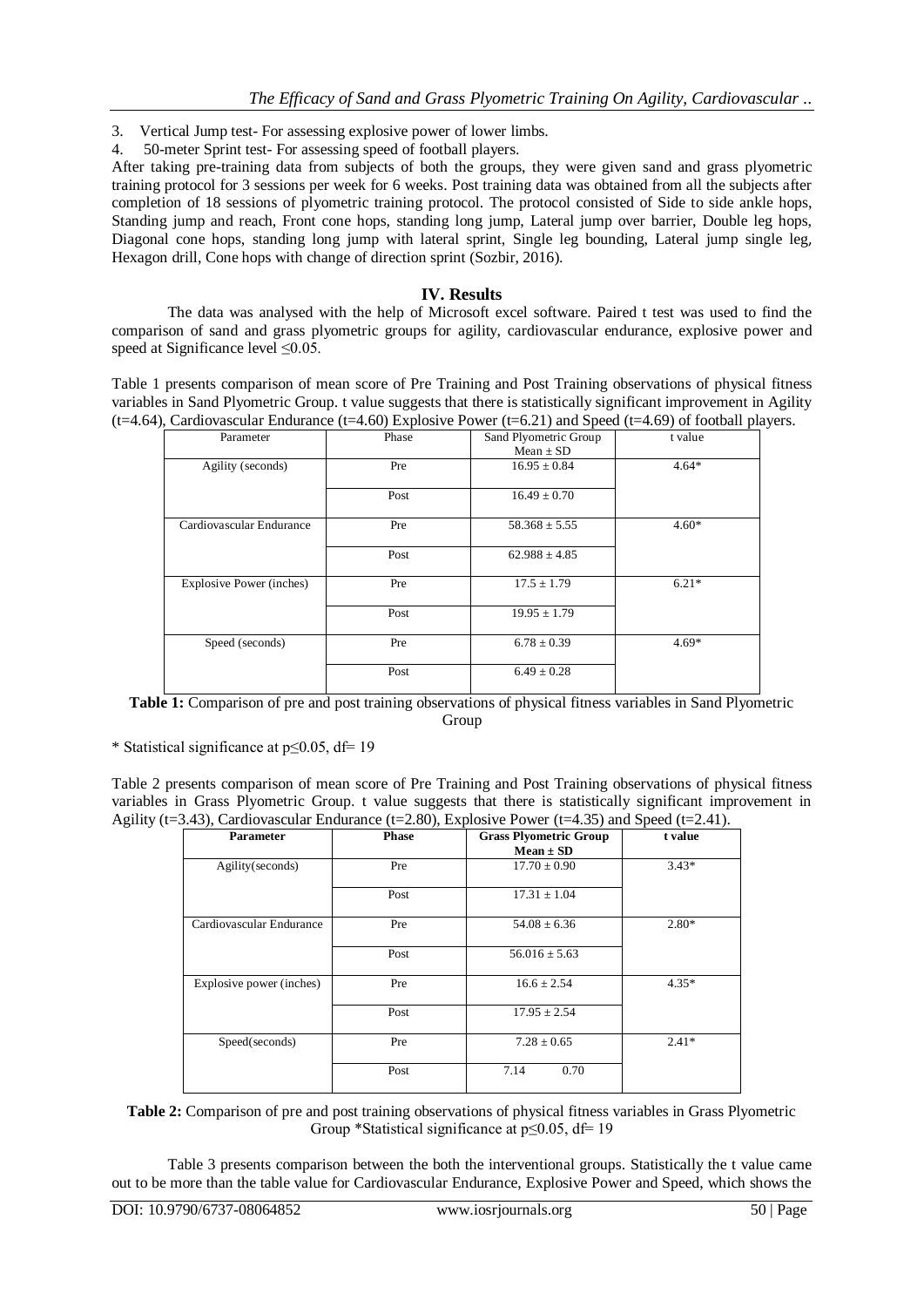significant difference between the two groups with more effect of sand surface training than the grass surface training. However, for Agility Sand Plyometric Group though registered better records when compared with Grass Plyometric Group but there is no significant difference found between the two groups as the table value is more than the calculated value at p≤0.05.

| <b>Parameter</b>            | <b>Sand Plyometric Group</b> |        | <b>Grass Plyometric Group</b> |        |         | t value           |         |
|-----------------------------|------------------------------|--------|-------------------------------|--------|---------|-------------------|---------|
|                             | Pre                          | Post   | <b>Difference</b>             | Pre    | Post    | <b>Difference</b> |         |
| Agility (seconds)           | 16.95                        | 16.49  | 0.46                          | 17.697 | 17.3175 | 0.3795            | 0.53    |
| Cardiovascular<br>Endurance | 58.368                       | 62.988 | 4.62                          | 54.08  | 56.016  | 1.936             | $2.17*$ |
| Explosive power(inches)     | 17.5                         | 19.95  | 2.45                          | 16.6   | 17.95   | 1.35              | $2.36*$ |
| Speed(seconds)              | 6.78                         | 6.49   | 0.29                          | 7.277  | 7.1425  | 0.1345            | $2.18*$ |

**Table 3:** Magnitude of improvement in the measure of physical fitness variables between two interventional groups.\* Statistical significance at  $\leq 0.05$ , df=19

# **V. Discussion**

This study was an attempt to find the efficacy of plyometric training on two different training surfaces, sand and grass on physical fitness variables of football players. The outcome measures were namely; Agility, Cardiovascular endurance, Explosive power, and Speed, of football players who participated in the study. On finding the efficacy of grass plyometric training on above mentioned variables it was observed that The comparison of pre- and post- training observations, in grass plyometric training group, showed statistically significant improvement in all the four physical fitness variables There was a statistically significant decline in mean time taken to perform 50-meter sprint test, suggesting that speed of football players was improved by 0.137 seconds, as a result of grass plyometric training. This improvement in sprint performance could be due to changes in stride length and stride frequency followed by plyometric training (Rimmer, 2000). Similar results were found in context with agility of participants which exhibited a statistically significant increase of 0.37 seconds when assessed by dodging run test. These findings are well in line with the observation made by Asadi and Arazi (2012). Increase in vertical jump performance can be explained on the basis that plyometric training increases force and tension to the muscle cords, enhances motor unit recruitment and consequently improves leg extensor muscle activity and increases the counter moment jump (Ali and Khan, 2013). Cardiovascular endurance of the participants showed significant improvement, when compared from pre to post plyometric training of 6 weeks. Suggesting that the magnitude of this training in terms of duration, intensity and frequency was sufficient to cause physiological adaptations that could lead to an enhancement in the uptake of oxygen by the exercising muscles.

Binnie *et al.* (2013), agrees with the results of current study showing a positive effect of sand plyometric training on speed of players. According to them increase in speed of players may be due to increased cadence, a greater forward trunk lean and hip range of motion, and an increased plantar flexion. Thomas *et al.* (2009), suggested that agility improvement requires rapid force development and high power output in addition to rapid switch from eccentric to concentric muscle action in leg extensor muscles and plyometric technique can increase responses to these requirements. Mirzaei and his associates (2014) also observed ~14% increase in jumping ability on completion of six weeks of sand specific jump training. Neuromuscular adaptations such as increased motor unit functioning, increased inhibition of antagonist muscles as well as activation and cocontraction of synergistic muscle may account for the improvement in jumping abilities, as observed in present study (Potteiger *et al.,* 1999; Marcovic *et al.,* 2010). Cardiovascular endurance, which exhibited statistically significant enhancement from its pre-training level (58.37) to post-training level (62.99). The results are in favour of study by Kumar (2015), in which he founded that there is increase in cardiovascular endurance fitness level of participants when trained in sand surface for ten weeks.

Sand surface plyometric training though registered better records when compared with grass surface plyometric training for agility, no statistically significant difference found between the two groups, suggesting that both the surfaces are equally effective to improve the agility in football players. The study done by Singh *et al.* (2013), on grass and sand based surface disagrees with this findings of present study regarding agility. Their study shows more improvement in agility on grass group (6.28%). Senthil (2015), found out that cardiorespiratory endurance was improved by plyometric training. However, the study done by him was not surface specific. The reason for improved cardiovascular endurance in sand plyometric group could be because of the resistance offered by sand training which requires more energy than training on stable surfaces. This increased resistance helps improve quickness and build explosive strength because the muscles experience a greater workload during training exercises thereby improving the overall cardiovascular endurance (Kumar, 2015).